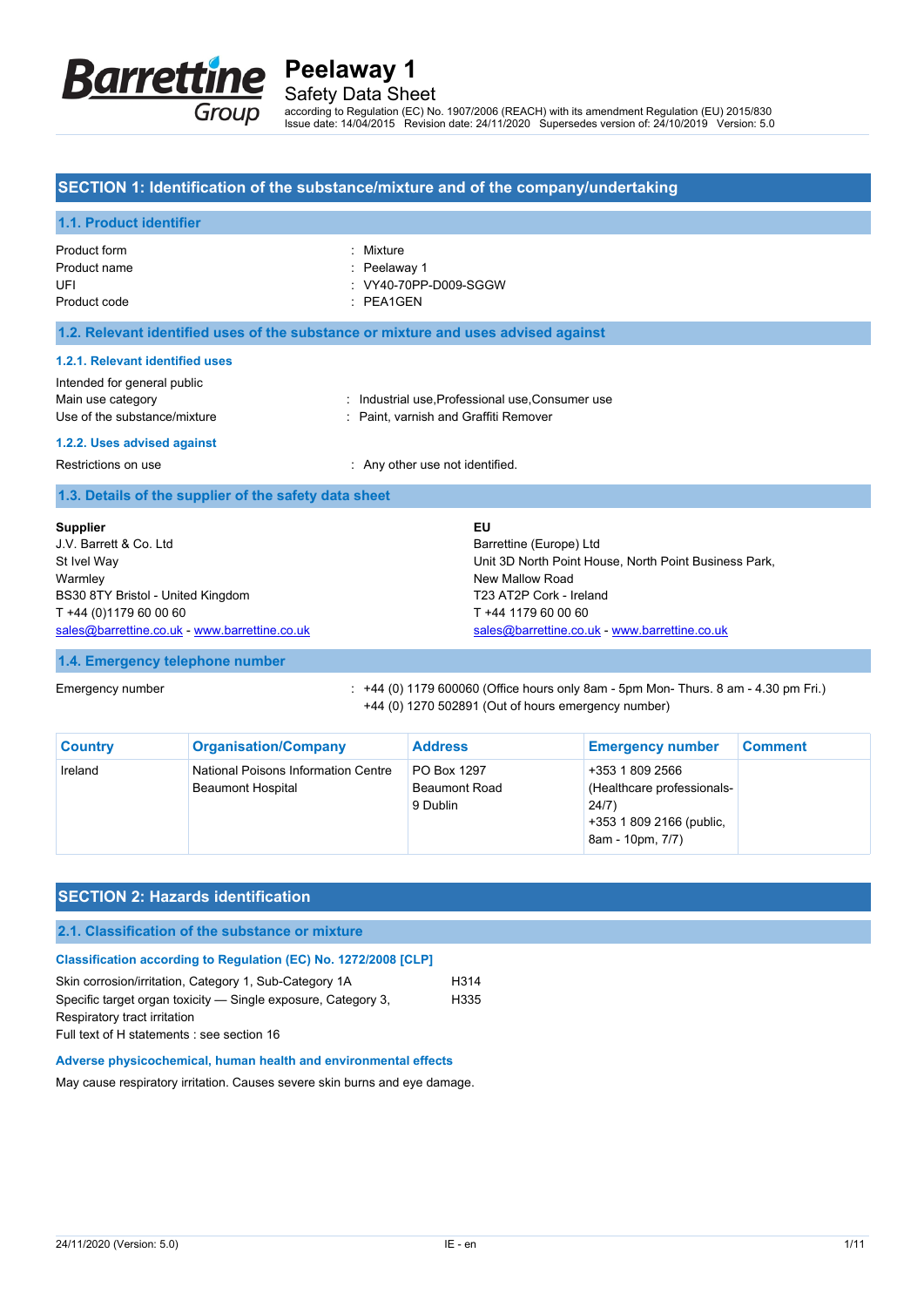Safety Data Sheet

according to Regulation (EC) No. 1907/2006 (REACH) with its amendment Regulation (EU) 2015/830

### **2.2. Label elements**

| Labelling according to Regulation (EC) No. 1272/2008 [CLP] |                                                                                                                                                                                                                                                                                                                                                                                                                                                                                                                                                                                                                                                                      |
|------------------------------------------------------------|----------------------------------------------------------------------------------------------------------------------------------------------------------------------------------------------------------------------------------------------------------------------------------------------------------------------------------------------------------------------------------------------------------------------------------------------------------------------------------------------------------------------------------------------------------------------------------------------------------------------------------------------------------------------|
| Hazard pictograms (CLP)                                    | GHS05<br>GHS07                                                                                                                                                                                                                                                                                                                                                                                                                                                                                                                                                                                                                                                       |
| Signal word (CLP)                                          | : Danger                                                                                                                                                                                                                                                                                                                                                                                                                                                                                                                                                                                                                                                             |
| Contains                                                   | : Sodium hydroxide                                                                                                                                                                                                                                                                                                                                                                                                                                                                                                                                                                                                                                                   |
| Hazard statements (CLP)                                    | : H314 - Causes severe skin burns and eye damage.<br>H335 - May cause respiratory irritation.                                                                                                                                                                                                                                                                                                                                                                                                                                                                                                                                                                        |
| Precautionary statements (CLP)                             | : P102 - Keep out of reach of children.<br>P260 - Do not breathe fume, vapours.<br>P264 - Wash hands thoroughly after handling.<br>P280 - Wear eye protection, face protection, protective clothing, protective gloves.<br>P301+P330+P331 - IF SWALLOWED: Rinse mouth. Do NOT induce vomiting.<br>P303+P361+P353 - IF ON SKIN (or hair): Take off immediately all contaminated clothing.<br>Rinse skin with water<br>P305+P351+P338 - IF IN EYES: Rinse cautiously with water for several minutes. Remove<br>contact lenses, if present and easy to do. Continue rinsing.<br>P501 - Dispose of contents, container to a hazardous or special waste collection point. |
| Child-resistant fastening<br>Tactile warning               | Applicable<br>: Applicable                                                                                                                                                                                                                                                                                                                                                                                                                                                                                                                                                                                                                                           |

**2.3. Other hazards**

No additional information available

### **SECTION 3: Composition/information on ingredients**

### **3.1. Substances**

### Not applicable

#### **3.2. Mixtures**

| <b>Name</b>       | <b>Product identifier</b>                                                                               | $\%$               | <b>Classification according to</b><br><b>Regulation (EC) No.</b><br>1272/2008 [CLP] |
|-------------------|---------------------------------------------------------------------------------------------------------|--------------------|-------------------------------------------------------------------------------------|
| Calcium Hydroxide | (CAS-No.) 1305-62-0<br>(EC-No.) 215-137-3<br>(REACH-no) 01-2119475151-45                                | $\geq 30 - 570$    | Skin Corr. 1, H314<br>Eye Dam. 1, H318<br>Aquatic Chronic 3, H412                   |
| Sodium hydroxide  | (CAS-No.) 1310-73-2<br>(EC-No.) 215-185-5<br>(EC Index-No.) 011-002-00-6<br>(REACH-no) 01-2119457892-27 | $\geq 1 - \leq 30$ | Skin Corr. 1A, H314                                                                 |

| <b>Specific concentration limits:</b> |                                                                                                         |                                                                                                                                                      |  |
|---------------------------------------|---------------------------------------------------------------------------------------------------------|------------------------------------------------------------------------------------------------------------------------------------------------------|--|
| <b>Name</b>                           | <b>Product identifier</b>                                                                               | <b>Specific concentration limits</b>                                                                                                                 |  |
| Sodium hydroxide                      | (CAS-No.) 1310-73-2<br>(EC-No.) 215-185-5<br>(EC Index-No.) 011-002-00-6<br>(REACH-no) 01-2119457892-27 | $(0.5 ≤ C < 2)$ Skin Irrit. 2, H315<br>$(0.5 ≤ C < 2)$ Eye Irrit. 2, H319<br>$(2 \le C < 5)$ Skin Corr. 1B, H314<br>(5 ≤C < 100) Skin Corr. 1A, H314 |  |

#### Full text of H-statements: see section 16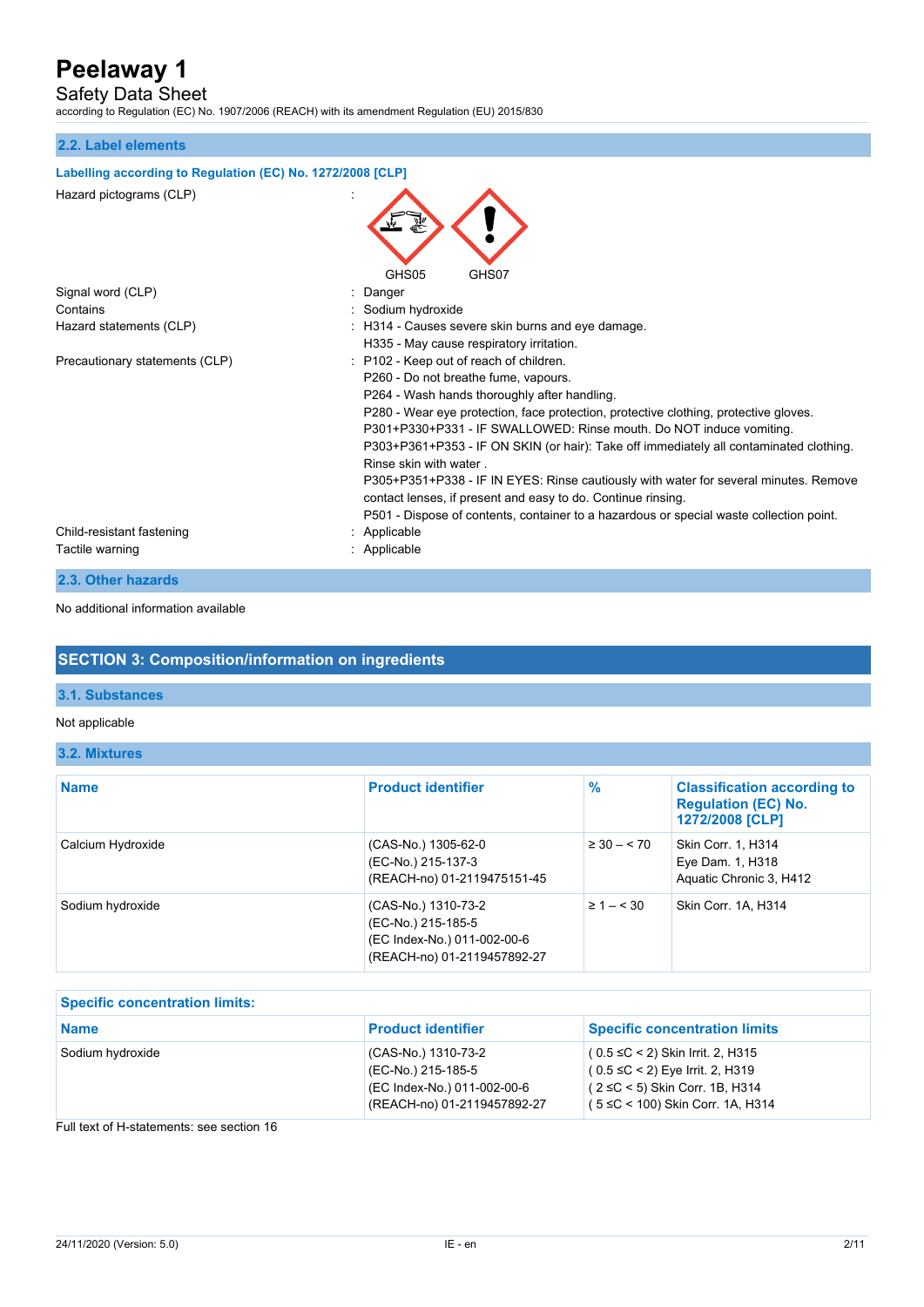Safety Data Sheet

according to Regulation (EC) No. 1907/2006 (REACH) with its amendment Regulation (EU) 2015/830

| <b>SECTION 4: First aid measures</b>                                                                           |                                                                                                                                                         |
|----------------------------------------------------------------------------------------------------------------|---------------------------------------------------------------------------------------------------------------------------------------------------------|
| 4.1. Description of first aid measures                                                                         |                                                                                                                                                         |
| First-aid measures general                                                                                     | : Call a poison center or a doctor if you feel unwell.                                                                                                  |
| First-aid measures after inhalation                                                                            | : Remove person to fresh air and keep comfortable for breathing. Call a poison center or a<br>doctor if you feel unwell.                                |
| First-aid measures after skin contact                                                                          | : Rinse skin with water/shower. Take off immediately all contaminated clothing. Call a<br>physician immediately.                                        |
| First-aid measures after eye contact                                                                           | : Rinse cautiously with water for several minutes. Remove contact lenses, if present and easy<br>to do. Continue rinsing. Call a physician immediately. |
| First-aid measures after ingestion                                                                             | : Rinse mouth. Do not induce vomiting. Call a physician immediately.                                                                                    |
| 4.2. Most important symptoms and effects, both acute and delayed                                               |                                                                                                                                                         |
| Symptoms/effects after inhalation<br>Symptoms/effects after skin contact<br>Symptoms/effects after eye contact | : May cause respiratory irritation.<br>: Burns.<br>: Serious damage to eyes.                                                                            |
| Symptoms/effects after ingestion                                                                               | : Burns.                                                                                                                                                |

**4.3. Indication of any immediate medical attention and special treatment needed**

Treat symptomatically.

| <b>SECTION 5: Firefighting measures</b>                    |                                                                                                                                                 |  |  |
|------------------------------------------------------------|-------------------------------------------------------------------------------------------------------------------------------------------------|--|--|
| 5.1. Extinguishing media                                   |                                                                                                                                                 |  |  |
| Suitable extinguishing media                               | : Water spray. Dry powder. Foam.                                                                                                                |  |  |
| 5.2. Special hazards arising from the substance or mixture |                                                                                                                                                 |  |  |
| Hazardous decomposition products in case of fire           | : Toxic fumes may be released.                                                                                                                  |  |  |
| 5.3. Advice for firefighters                               |                                                                                                                                                 |  |  |
| Protection during firefighting                             | Do not attempt to take action without suitable protective equipment. Self-contained<br>÷.<br>breathing apparatus. Complete protective clothing. |  |  |

| <b>SECTION 6: Accidental release measures</b>                            |                                                                                                                                                                |  |
|--------------------------------------------------------------------------|----------------------------------------------------------------------------------------------------------------------------------------------------------------|--|
| 6.1. Personal precautions, protective equipment and emergency procedures |                                                                                                                                                                |  |
| 6.1.1. For non-emergency personnel<br>Emergency procedures               | : Ventilate spillage area. Avoid contact with skin and eyes. Do not breathe fume, vapours.                                                                     |  |
| 6.1.2. For emergency responders                                          |                                                                                                                                                                |  |
| Protective equipment                                                     | : Do not attempt to take action without suitable protective equipment. For further information<br>refer to section 8: "Exposure controls/personal protection". |  |
| <b>6.2. Environmental precautions</b>                                    |                                                                                                                                                                |  |
| Avoid release to the environment.                                        |                                                                                                                                                                |  |
| 6.3. Methods and material for containment and cleaning up                |                                                                                                                                                                |  |
| Methods for cleaning up<br>Other information                             | : Mechanically recover the product.<br>Dispose of materials or solid residues at an authorised site.                                                           |  |
| 6.4. Reference to other sections                                         |                                                                                                                                                                |  |

For further information refer to section 13.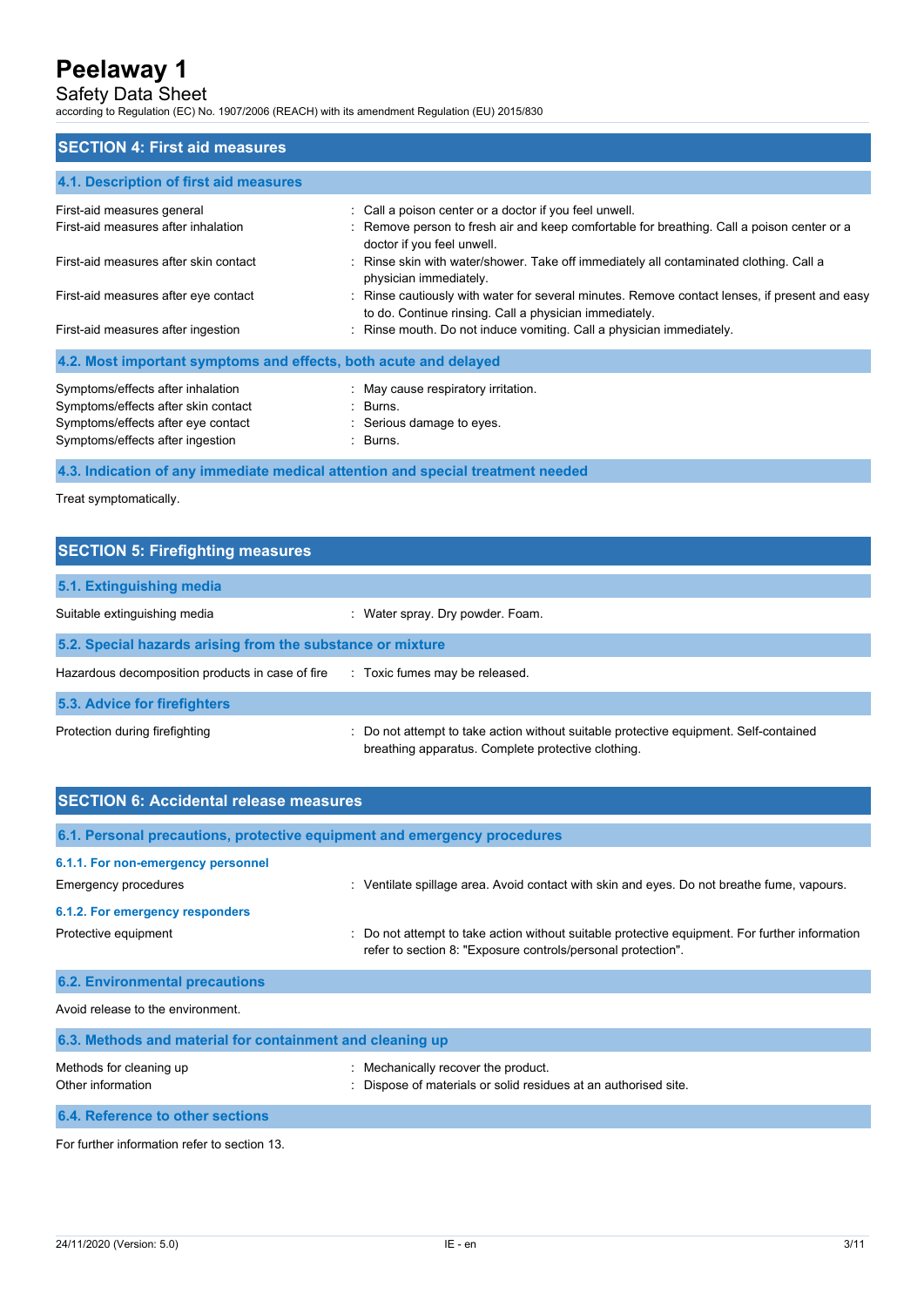Safety Data Sheet

according to Regulation (EC) No. 1907/2006 (REACH) with its amendment Regulation (EU) 2015/830

| <b>SECTION 7: Handling and storage</b>                          |                                                                                                                                                          |
|-----------------------------------------------------------------|----------------------------------------------------------------------------------------------------------------------------------------------------------|
| 7.1. Precautions for safe handling                              |                                                                                                                                                          |
| Precautions for safe handling                                   | : Use only outdoors or in a well-ventilated area. Avoid contact with skin and eyes. Do not<br>breathe fume, vapours. Wear personal protective equipment. |
| Hygiene measures                                                | Wash contaminated clothing before reuse. Do not eat, drink or smoke when using this<br>product. Always wash hands after handling the product.            |
| 22 Canditiona for oate atoroge, including any incompatibilities |                                                                                                                                                          |

**7.2. Conditions for safe storage, including any incompatibilities**

Storage conditions **Store in a well-ventilated place. Keep container tightly closed. Keep cool.** Store locked up. Store in a well-ventilated place. Keep container tightly closed. Keep cool.

**7.3. Specific end use(s)**

No additional information available

| <b>SECTION 8: Exposure controls/personal protection</b> |                                                              |
|---------------------------------------------------------|--------------------------------------------------------------|
| 8.1. Control parameters                                 |                                                              |
| Calcium Hydroxide (1305-62-0)                           |                                                              |
| <b>Ireland - Occupational Exposure Limits</b>           |                                                              |
| Local name                                              | Calcium dihydroxide                                          |
| OEL (8 hours ref) $(mg/m3)$                             | 1 mg/m <sup>3</sup> R (Respirable Fraction)                  |
| OEL (15 min ref) (mg/m3)                                | 4 mg/m <sup>3</sup> R (Respirable Fraction)                  |
| Notes (IE)                                              | <b>IOELV</b> (Indicative Occupational Exposure Limit Values) |
| Regulatory reference                                    | Chemical Agents Code of Practice 2020                        |
| <b>United Kingdom - Occupational Exposure Limits</b>    |                                                              |
| Local name                                              | Calcium hydroxide                                            |
| WEL TWA (mg/m <sup>3</sup> )                            | 5 mg/ $m3$<br>1 mg/m <sup>3</sup> Respirable fraction        |
| WEL STEL $(mg/m3)$                                      | 4 mg/m <sup>3</sup> Respirable fraction                      |
| Regulatory reference                                    | EH40/2005 (Fourth edition, 2020). HSE                        |

| Sodium hydroxide (1310-73-2)                         |                                       |
|------------------------------------------------------|---------------------------------------|
| <b>Ireland - Occupational Exposure Limits</b>        |                                       |
| Local name                                           | Sodium hydroxide                      |
| OEL $(15 \text{ min ref})$ $(mg/m3)$                 | $2 \text{ mg/m}^3$                    |
| Regulatory reference                                 | Chemical Agents Code of Practice 2020 |
| <b>United Kingdom - Occupational Exposure Limits</b> |                                       |
| Local name                                           | Sodium hydroxide                      |
| WEL STEL $(mg/m3)$                                   | $2 \text{ mg/m}^3$                    |
| Regulatory reference                                 | EH40/2005 (Fourth edition, 2020). HSE |

### **8.2. Exposure controls**

**Appropriate engineering controls:**

Ensure good ventilation of the work station.

#### **Personal protective equipment:**

Corrosionproof clothing. Personal protective equipment for the body should be selected based on the task being performed and the risks involved and should be approved by a specialist before handling this product.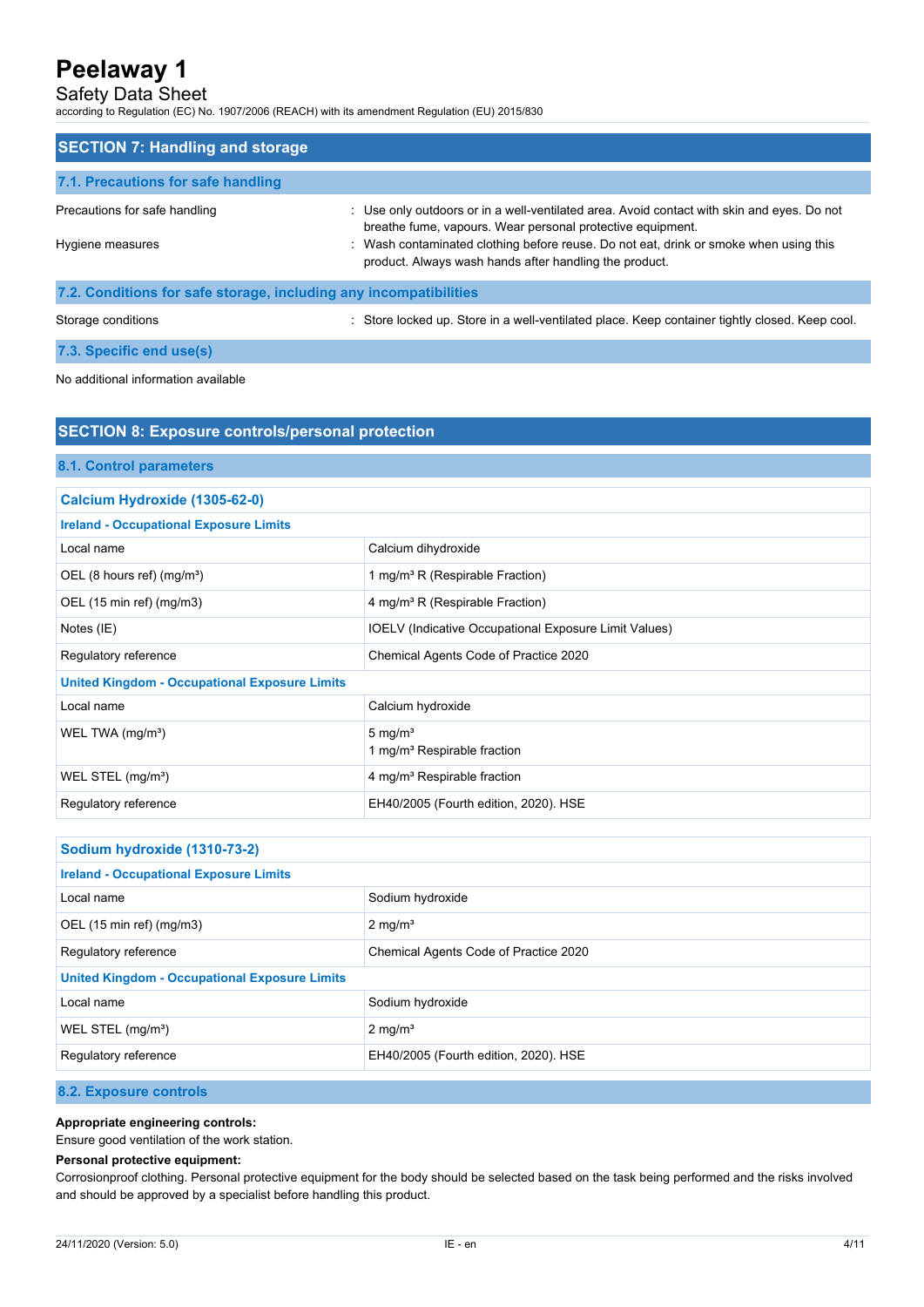## Safety Data Sheet

according to Regulation (EC) No. 1907/2006 (REACH) with its amendment Regulation (EU) 2015/830

#### **Eye protection:**

Safety glasses. Chemical goggles or safety glasses

#### **Skin and body protection:**

Wear suitable protective clothing

#### **Respiratory protection:**

In case of insufficient ventilation, wear suitable respiratory equipment

#### **Personal protective equipment symbol(s):**



### **Environmental exposure controls:**

Avoid release to the environment.

### **SECTION 9: Physical and chemical properties**

#### **9.1. Information on basic physical and chemical properties**

| Physical state                                  | Solid              |
|-------------------------------------------------|--------------------|
| Colour                                          | white.             |
| Odour                                           | characteristic     |
| Odour threshold                                 | No data available  |
| рH                                              | > 13               |
| Relative evaporation rate (butylacetate=1)      | No data available  |
| Melting point                                   | No data available  |
| Freezing point                                  | Not applicable     |
| Boiling point                                   | No data available  |
| Flash point                                     | Not applicable     |
| Auto-ignition temperature                       | Not applicable     |
| Decomposition temperature                       | No data available  |
| Flammability (solid, gas)                       | Non flammable      |
| Vapour pressure                                 | No data available  |
| Relative vapour density at 20 °C                | No data available  |
| Relative density                                | No data available  |
| Density                                         | $1.22 - 1.24$ kg/l |
| Solubility                                      | Soluble in water.  |
| Partition coefficient n-octanol/water (Log Pow) | No data available  |
| Viscosity, kinematic                            | No data available  |
| Viscosity, dynamic                              | No data available  |
| Explosive properties                            | No data available  |
| Oxidising properties                            | No data available  |
| <b>Explosive limits</b>                         | Not applicable     |

#### **9.2. Other information**

No additional information available

## **SECTION 10: Stability and reactivity**

#### **10.1. Reactivity**

The product is non-reactive under normal conditions of use, storage and transport.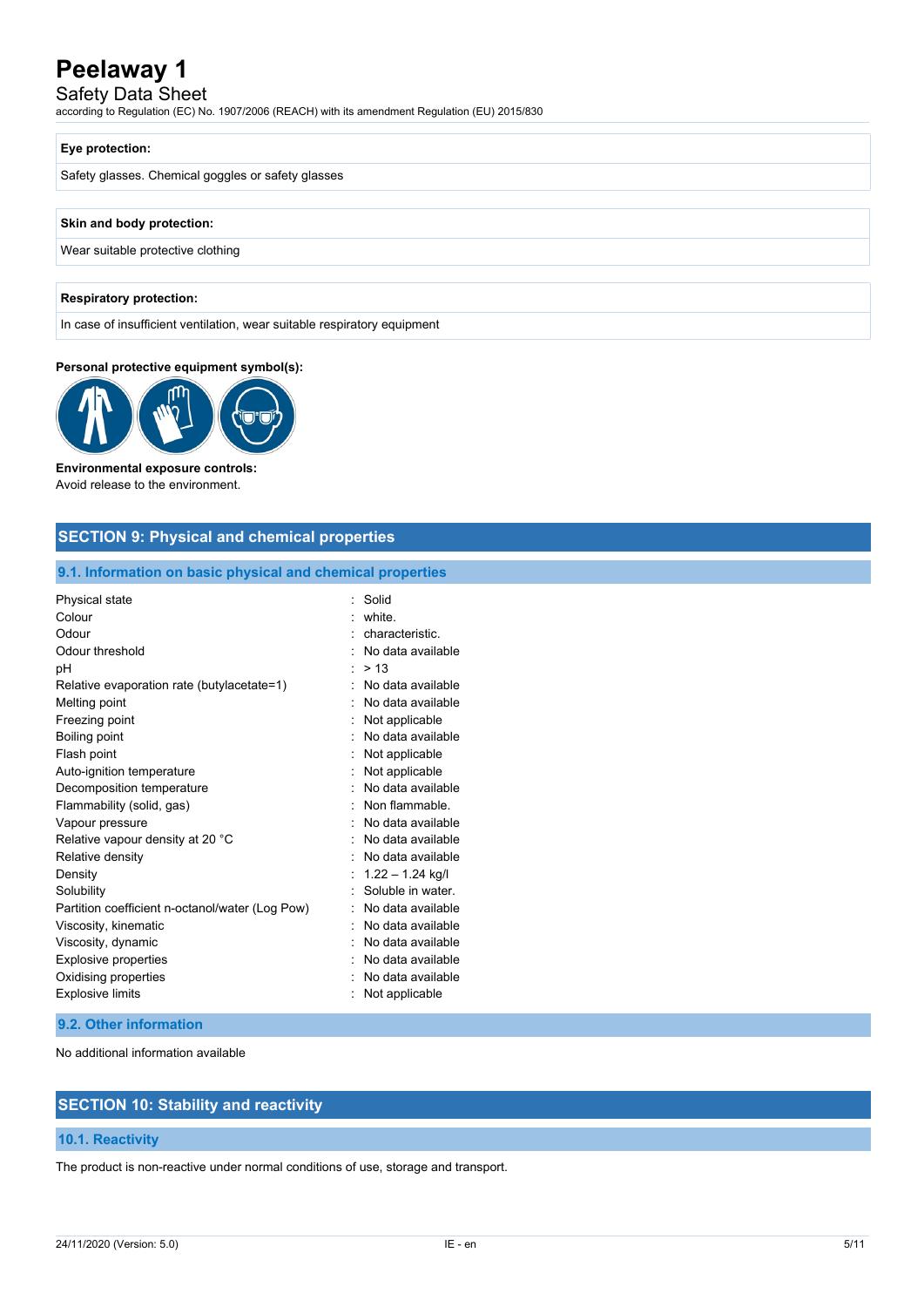## Safety Data Sheet

according to Regulation (EC) No. 1907/2006 (REACH) with its amendment Regulation (EU) 2015/830

|--|

Stable under normal conditions.

**10.3. Possibility of hazardous reactions**

No dangerous reactions known under normal conditions of use.

**10.4. Conditions to avoid**

None under recommended storage and handling conditions (see section 7).

**10.5. Incompatible materials**

Strong acids. Oxidizing agent.

**10.6. Hazardous decomposition products**

Under normal conditions of storage and use, hazardous decomposition products should not be produced.

| <b>SECTION 11: Toxicological information</b>                                    |                                                        |  |
|---------------------------------------------------------------------------------|--------------------------------------------------------|--|
| 11.1. Information on toxicological effects                                      |                                                        |  |
| Acute toxicity (oral)<br>Acute toxicity (dermal)<br>Acute toxicity (inhalation) | : Not classified<br>Not classified<br>: Not classified |  |
| Calcium Hydroxide (1305-62-0)                                                   |                                                        |  |
| LD50 oral rat                                                                   | > 2000 mg/kg Source: ECHA                              |  |
| Sodium hydroxide (1310-73-2)                                                    |                                                        |  |
| LD50 oral rat                                                                   | 140 - 340 mg/kg Source: ECHA                           |  |
| LD50 dermal rabbit                                                              | 1350 mg/kg Source: HSDB                                |  |
| Skin corrosion/irritation                                                       | : Causes severe skin burns.<br>pH: > 13                |  |
| Serious eye damage/irritation                                                   | : Assumed to cause serious eye damage<br>pH: > 13      |  |
| Respiratory or skin sensitisation                                               | : Not classified                                       |  |
| Germ cell mutagenicity                                                          | : Not classified                                       |  |
| Carcinogenicity                                                                 | : Not classified                                       |  |
| Reproductive toxicity                                                           | : Not classified                                       |  |
| STOT-single exposure                                                            | : May cause respiratory irritation.                    |  |
| STOT-repeated exposure                                                          | Not classified<br>÷.                                   |  |
| Aspiration hazard                                                               | Not classified<br>t.                                   |  |

| <b>SECTION 12: Ecological information</b>                                              |                                                                                                       |
|----------------------------------------------------------------------------------------|-------------------------------------------------------------------------------------------------------|
| 12.1. Toxicity                                                                         |                                                                                                       |
| Ecology - general<br>Hazardous to the aquatic environment, short-term<br>(acute)       | : Before neutralisation, the product may represent a danger to aquatic organisms.<br>: Not classified |
| Hazardous to the aquatic environment, long-term<br>(chronic)<br>Not rapidly degradable | : Not classified                                                                                      |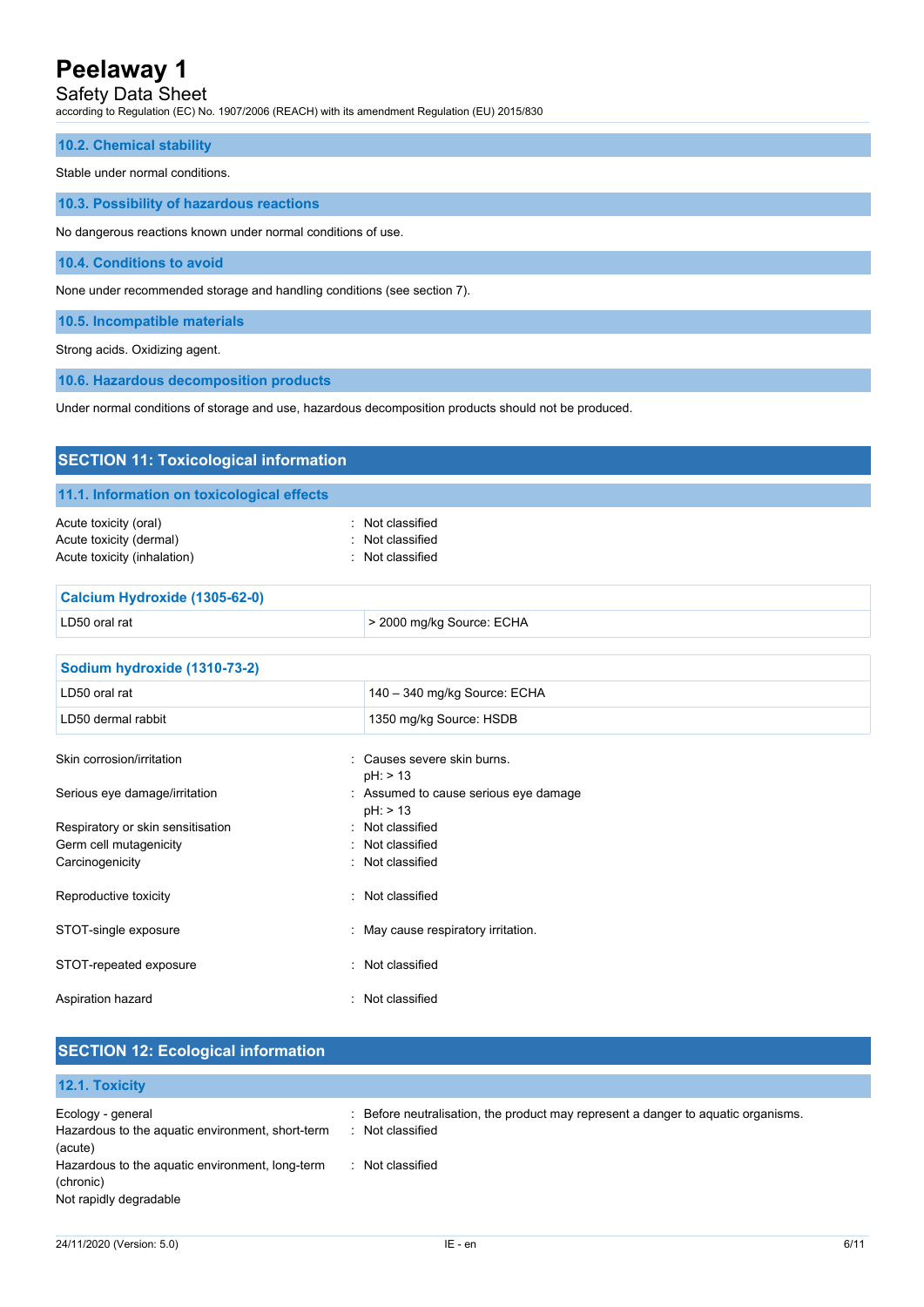## Safety Data Sheet

according to Regulation (EC) No. 1907/2006 (REACH) with its amendment Regulation (EU) 2015/830

| Calcium Hydroxide (1305-62-0)                   |                                                      |  |
|-------------------------------------------------|------------------------------------------------------|--|
| LC50 fish 1                                     |                                                      |  |
|                                                 | 50.6 mg/l Source: EHCA                               |  |
| EC50 Daphnia 1                                  | 49.1 mg/l Source: ECHA                               |  |
| EC50 72h algae (1)                              | 184.57 mg/l Source: EHCA                             |  |
| Sodium hydroxide (1310-73-2)                    |                                                      |  |
| LC50 fish 1                                     | 125 mg/l                                             |  |
| EC50 Daphnia 1                                  | 40.4 mg/l Test organisms (species): Ceriodaphnia sp. |  |
| 12.2. Persistence and degradability             |                                                      |  |
| No additional information available             |                                                      |  |
| 12.3. Bioaccumulative potential                 |                                                      |  |
| Sodium hydroxide (1310-73-2)                    |                                                      |  |
| Partition coefficient n-octanol/water (Log Pow) | -3.88 Source: SRC                                    |  |
| 12.4. Mobility in soil                          |                                                      |  |
| No additional information available             |                                                      |  |
| 12.5. Results of PBT and vPvB assessment        |                                                      |  |
| No additional information available             |                                                      |  |
| 12.6. Other adverse effects                     |                                                      |  |
| No additional information available             |                                                      |  |

| <b>SECTION 13: Disposal considerations</b> |                                                                                                                                                                                                                                                                                                                                                                                                                                                                                                                                                                |
|--------------------------------------------|----------------------------------------------------------------------------------------------------------------------------------------------------------------------------------------------------------------------------------------------------------------------------------------------------------------------------------------------------------------------------------------------------------------------------------------------------------------------------------------------------------------------------------------------------------------|
| 13.1. Waste treatment methods              |                                                                                                                                                                                                                                                                                                                                                                                                                                                                                                                                                                |
| Waste treatment methods<br>HP Code         | : Dispose of contents/container in accordance with licensed collector's sorting instructions.<br>$\therefore$ HP4 - "Irritant — skin irritation and eye damage:" waste which on application can cause skin<br>irritation or damage to the eye.<br>HP5 - "Specific Target Organ Toxicity (STOT)/Aspiration Toxicity:" waste which can cause<br>specific target organ toxicity either from a single or repeated exposure, or which cause<br>acute toxic effects following aspiration.<br>HP8 - "Corrosive:" waste which on application can cause skin corrosion. |

## **SECTION 14: Transport information**

| In accordance with ADR / RID / IMDG / IATA / ADN |  |
|--------------------------------------------------|--|
|                                                  |  |

| <b>ADR</b>                                                         | <b>IMDG</b>                                                   | <b>IATA</b>                                               | <b>ADN</b>                                                    | <b>RID</b>                                                    |
|--------------------------------------------------------------------|---------------------------------------------------------------|-----------------------------------------------------------|---------------------------------------------------------------|---------------------------------------------------------------|
| 14.1. UN number                                                    |                                                               |                                                           |                                                               |                                                               |
| <b>UN 1823</b>                                                     | <b>UN 1823</b>                                                | <b>UN 1823</b>                                            | <b>UN 1823</b>                                                | <b>UN 1823</b>                                                |
| 14.2. UN proper shipping name                                      |                                                               |                                                           |                                                               |                                                               |
| SODIUM HYDROXIDE,<br>SOLID (MIXTURE)                               | SODIUM HYDROXIDE.<br>SOLID (MIXTURE)                          | Sodium hydroxide, solid<br>(MIXTURE)                      | SODIUM HYDROXIDE.<br>SOLID (MIXTURE)                          | SODIUM HYDROXIDE.<br>SOLID (MIXTURE)                          |
| <b>Transport document description</b>                              |                                                               |                                                           |                                                               |                                                               |
| UN 1823 SODIUM<br><b>HYDROXIDE, SOLID</b><br>(MIXTURE), 8, II, (E) | UN 1823 SODIUM<br><b>HYDROXIDE, SOLID</b><br>(MIXTURE), 8, II | UN 1823 Sodium<br>hydroxide, solid<br>$(MIXTURE)$ , 8, II | UN 1823 SODIUM<br><b>HYDROXIDE, SOLID</b><br>(MIXTURE), 8, II | UN 1823 SODIUM<br><b>HYDROXIDE, SOLID</b><br>(MIXTURE), 8, II |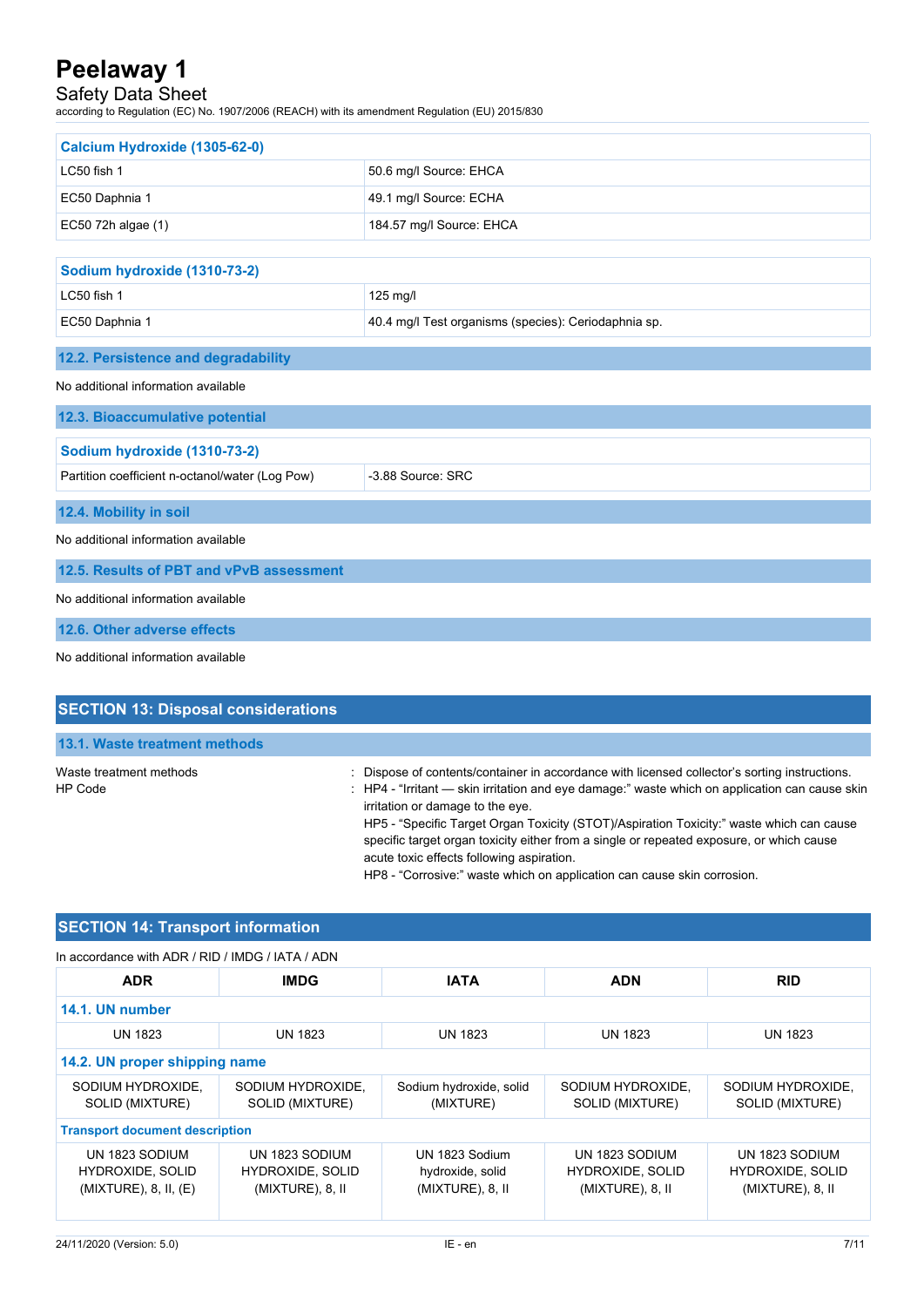## Safety Data Sheet

according to Regulation (EC) No. 1907/2006 (REACH) with its amendment Regulation (EU) 2015/830

| 14.3. Transport hazard class(es)       |                                                               |                                       |                                       |                                       |
|----------------------------------------|---------------------------------------------------------------|---------------------------------------|---------------------------------------|---------------------------------------|
| 8                                      | 8                                                             | 8                                     | 8                                     | 8                                     |
|                                        |                                                               |                                       |                                       |                                       |
| 14.4. Packing group                    |                                                               |                                       |                                       |                                       |
| Ш                                      | $\mathbf{I}$                                                  | $\mathsf{II}$                         | $\mathbf{I}$                          | $\mathbf{I}$                          |
| <b>14.5. Environmental hazards</b>     |                                                               |                                       |                                       |                                       |
| Dangerous for the<br>environment : No  | Dangerous for the<br>environment : No<br>Marine pollutant: No | Dangerous for the<br>environment : No | Dangerous for the<br>environment : No | Dangerous for the<br>environment : No |
| No supplementary information available |                                                               |                                       |                                       |                                       |

### **14.6. Special precautions for user**

| <b>Overland transport</b>                           |   |                                                                                          |
|-----------------------------------------------------|---|------------------------------------------------------------------------------------------|
| Classification code (ADR)                           |   | C <sub>6</sub>                                                                           |
| Limited quantities (ADR)                            |   | 1kg                                                                                      |
| Excepted quantities (ADR)                           |   | E2                                                                                       |
| Packing instructions (ADR)                          |   | P002, IBC08                                                                              |
| Special packing provisions (ADR)                    |   | B4                                                                                       |
| Mixed packing provisions (ADR)                      |   | MP10                                                                                     |
| Portable tank and bulk container instructions (ADR) |   | T3                                                                                       |
| Portable tank and bulk container special provisions |   | : TP33                                                                                   |
| (ADR)                                               |   |                                                                                          |
| Tank code (ADR)                                     |   | SGAN                                                                                     |
| Vehicle for tank carriage                           |   | AT                                                                                       |
| Transport category (ADR)                            |   | 2                                                                                        |
| Special provisions for carriage - Packages (ADR)    |   | : V11                                                                                    |
| Hazard identification number (Kemler No.)           | ÷ | 80                                                                                       |
| Orange plates                                       |   | 80<br>1823                                                                               |
| Tunnel restriction code (ADR)                       |   | Е                                                                                        |
| EAC code                                            |   | 2W                                                                                       |
| <b>Transport by sea</b>                             |   |                                                                                          |
| Limited quantities (IMDG)                           |   | : 1 kg                                                                                   |
| Excepted quantities (IMDG)                          |   | E <sub>2</sub>                                                                           |
| Packing instructions (IMDG)                         |   | P002                                                                                     |
| IBC packing instructions (IMDG)                     |   | IBC08                                                                                    |
| IBC special provisions (IMDG)                       |   | B21, B4                                                                                  |
| Tank instructions (IMDG)                            |   | ТЗ                                                                                       |
| Tank special provisions (IMDG)                      |   | <b>TP33</b>                                                                              |
| EmS-No. (Fire)                                      |   | F-A                                                                                      |
| EmS-No. (Spillage)                                  |   | $S-B$                                                                                    |
| Stowage category (IMDG)                             |   | A                                                                                        |
| Segregation (IMDG)                                  |   | SGG18, SG35                                                                              |
| Properties and observations (IMDG)                  |   | White pellets, flakes, lumps or solid blocks, deliquescent. Reacts with ammonium salts,  |
|                                                     |   | evolving ammonia gas. In the presence of moisture, corrosive to aluminium, zinc and tin. |
|                                                     |   | Causes burns to skin, eyes and mucous membranes. Reacts violently with acids.            |
| Air transport                                       |   |                                                                                          |
| PCA Excepted quantities (IATA)                      |   | E <sub>2</sub>                                                                           |
| PCA Limited quantities (IATA)                       |   | Y844                                                                                     |
| PCA limited quantity max net quantity (IATA)        |   | 5kg                                                                                      |
| PCA packing instructions (IATA)                     |   | 859                                                                                      |

PCA packing instructions (IATA)

PCA max net quantity (IATA) : 15kg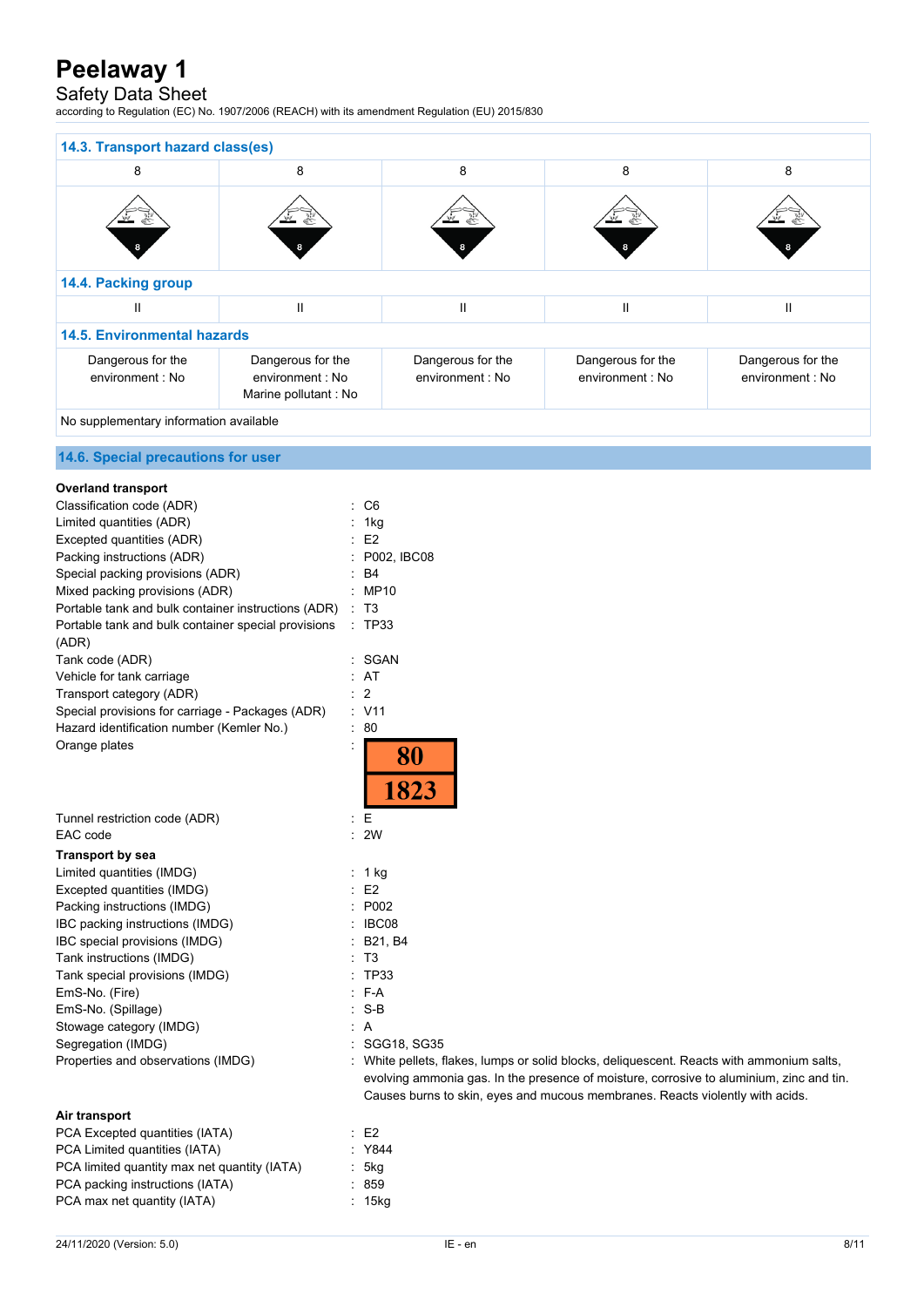## Safety Data Sheet

according to Regulation (EC) No. 1907/2006 (REACH) with its amendment Regulation (EU) 2015/830

| CAO packing instructions (IATA)                              |    | 863                |
|--------------------------------------------------------------|----|--------------------|
| CAO max net quantity (IATA)                                  |    | : 50kg             |
| ERG code (IATA)                                              |    | : 8L               |
| Inland waterway transport                                    |    |                    |
| Classification code (ADN)                                    | ÷. | C <sub>6</sub>     |
| Limited quantities (ADN)                                     |    | : 1 ka             |
| Excepted quantities (ADN)                                    |    | $·$ F2             |
| Equipment required (ADN)                                     |    | $:$ PP.EP          |
| Number of blue cones/lights (ADN)                            |    | : 0                |
| <b>Rail transport</b>                                        |    |                    |
| Classification code (RID)                                    | ٠. | C <sub>6</sub>     |
| Limited quantities (RID)                                     |    | : 1ka              |
| Excepted quantities (RID)                                    |    | $·$ F <sub>2</sub> |
| Packing instructions (RID)                                   |    | : P002. IBC08      |
| Special packing provisions (RID)                             | ۰. | <b>B4</b>          |
| Mixed packing provisions (RID)                               |    | MP10               |
| Portable tank and bulk container instructions (RID)          |    | : T3               |
| Portable tank and bulk container special provisions<br>(RID) | ۰. | <b>TP33</b>        |
| Tank codes for RID tanks (RID)                               |    | SGAN               |
| Transport category (RID)                                     |    | 2                  |
| Special provisions for carriage – Packages (RID)             |    | $\cdot$ W11        |
| Colis express (express parcels) (RID)                        |    | CE10               |
| Hazard identification number (RID)                           |    | 80                 |
|                                                              |    |                    |

**14.7. Transport in bulk according to Annex II of Marpol and the IBC Code**

Not applicable

### **SECTION 15: Regulatory information**

**15.1. Safety, health and environmental regulations/legislation specific for the substance or mixture**

#### **15.1.1. EU-Regulations**

Contains no REACH substances with Annex XVII restrictions

Contains no substance on the REACH candidate list

Contains no REACH Annex XIV substances

Contains no substance subject to Regulation (EU) No 649/2012 of the European Parliament and of the Council of 4 July 2012 concerning the export and import of hazardous chemicals.

Contains no substance subject to Regulation (EU) No 2019/1021 of the European Parliament and of the Council of 20 June 2019 on persistent organic pollutants

#### **15.1.2. National regulations**

No additional information available

**15.2. Chemical safety assessment**

No chemical safety assessment has been carried out

## **SECTION 16: Other information**

| Indication of changes: |                        |               |                         |  |
|------------------------|------------------------|---------------|-------------------------|--|
| New format.            |                        |               |                         |  |
| <b>Section</b>         | <b>Changed item</b>    | <b>Change</b> | <b>Comments</b>         |  |
| 1.1                    | Additional information | Added         | UFI                     |  |
| 1.3                    | Additional information | Added         | Barrettine (Europe) Ltd |  |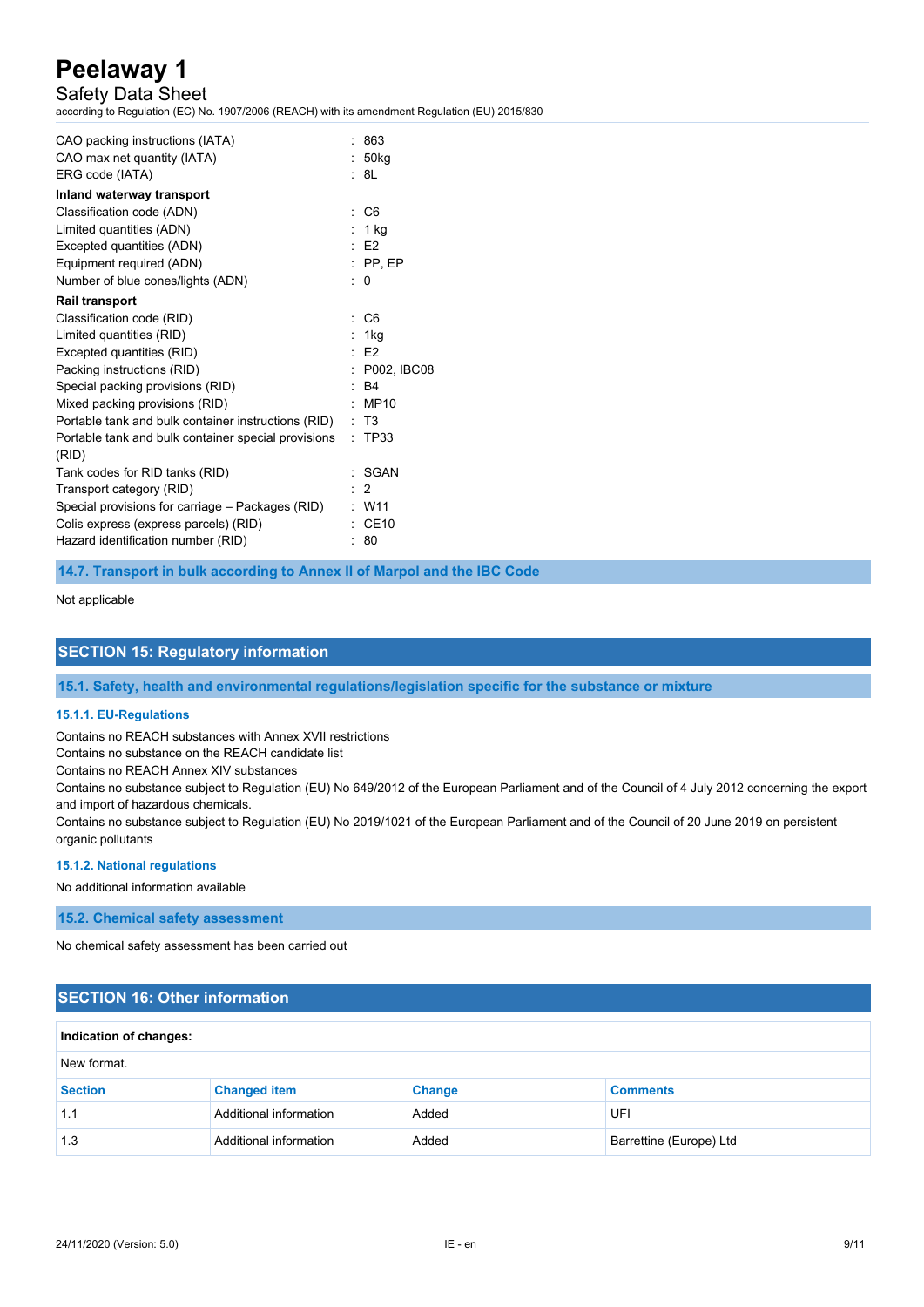## Safety Data Sheet

according to Regulation (EC) No. 1907/2006 (REACH) with its amendment Regulation (EU) 2015/830

| Abbreviations and acronyms: |                                                                                                   |
|-----------------------------|---------------------------------------------------------------------------------------------------|
| <b>ADN</b>                  | European Agreement concerning the International Carriage of Dangerous Goods by Inland Waterways   |
| <b>ADR</b>                  | European Agreement concerning the International Carriage of Dangerous Goods by Road               |
| ATE                         | <b>Acute Toxicity Estimate</b>                                                                    |
| <b>BLV</b>                  | <b>Biological limit value</b>                                                                     |
| CAS-No.                     | Chemical Abstract Service number                                                                  |
| <b>CLP</b>                  | Classification Labelling Packaging Regulation; Regulation (EC) No 1272/2008                       |
| <b>DMEL</b>                 | Derived Minimal Effect level                                                                      |
| <b>DNEL</b>                 | Derived-No Effect Level                                                                           |
| EC50                        | Median effective concentration                                                                    |
| EC-No.                      | European Community number                                                                         |
| EN                          | European Standard                                                                                 |
| <b>IATA</b>                 | International Air Transport Association                                                           |
| <b>IMDG</b>                 | International Maritime Dangerous Goods                                                            |
| <b>LC50</b>                 | Median lethal concentration                                                                       |
| LD50                        | Median lethal dose                                                                                |
| <b>LOAEL</b>                | Lowest Observed Adverse Effect Level                                                              |
| <b>NOAEC</b>                | No-Observed Adverse Effect Concentration                                                          |
| <b>NOAEL</b>                | No-Observed Adverse Effect Level                                                                  |
| <b>NOEC</b>                 | No-Observed Effect Concentration                                                                  |
| <b>OEL</b>                  | Occupational Exposure Limit                                                                       |
| <b>PBT</b>                  | <b>Persistent Bioaccumulative Toxic</b>                                                           |
| PNEC                        | <b>Predicted No-Effect Concentration</b>                                                          |
| <b>REACH</b>                | Registration, Evaluation, Authorisation and Restriction of Chemicals Regulation (EC) No 1907/2006 |
| <b>RID</b>                  | Regulations concerning the International Carriage of Dangerous Goods by Rail                      |
| <b>SDS</b>                  | Safety Data Sheet                                                                                 |
| vPvB                        | Very Persistent and Very Bioaccumulative                                                          |
| <b>WGK</b>                  | <b>Water Hazard Class</b>                                                                         |

### **Full text of H- and EUH-statements:**

| Aquatic Chronic 3 | Hazardous to the aquatic environment — Chronic Hazard, Category 3 |
|-------------------|-------------------------------------------------------------------|
| Eye Dam. 1        | Serious eye damage/eye irritation, Category 1                     |
| Eye Irrit. 2      | Serious eye damage/eye irritation, Category 2                     |
| Skin Corr. 1      | Skin corrosion/irritation, Category 1                             |
| Skin Corr. 1A     | Skin corrosion/irritation, Category 1, Sub-Category 1A            |
| Skin Corr. 1B     | Skin corrosion/irritation, Category 1, Sub-Category 1B            |
| Skin Irrit. 2     | Skin corrosion/irritation, Category 2                             |
| H314              | Causes severe skin burns and eye damage.                          |
| H315              | Causes skin irritation.                                           |
| H318              | Causes serious eye damage.                                        |